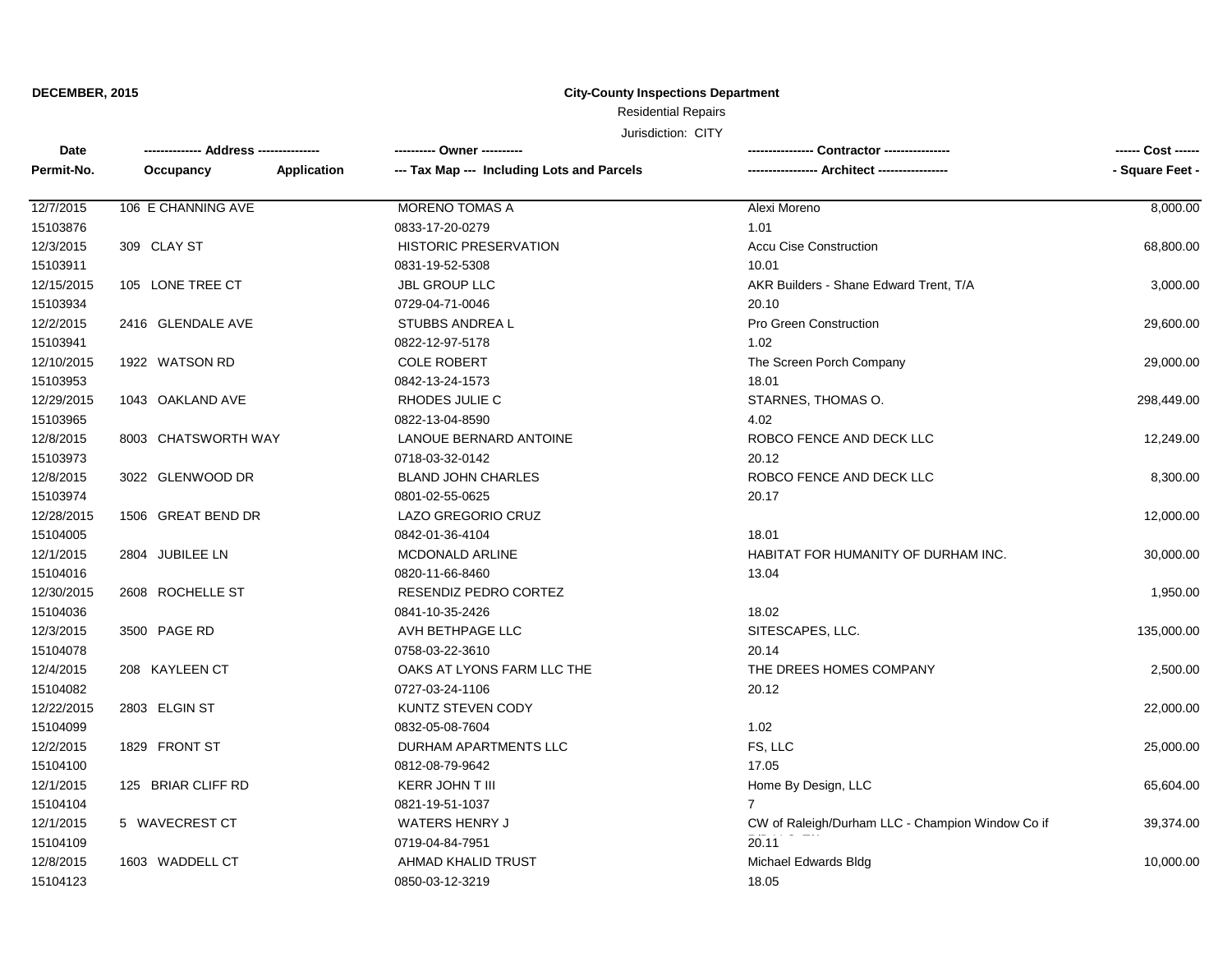## **City-County Inspections Department**

# Residential Repairs

| Date       |                     |             | ---------- Owner ----------                |                                           | ------ Cost ------ |
|------------|---------------------|-------------|--------------------------------------------|-------------------------------------------|--------------------|
| Permit-No. | Occupancy           | Application | --- Tax Map --- Including Lots and Parcels |                                           | - Square Feet -    |
| 12/29/2015 | 2411 ELLIS RD       |             | ELLIS ROAD APARTMENTS I LP                 | Halle Building Group LP                   | 45,265.00          |
| 15104124   |                     |             | 0749-01-47-0390                            | 18.05                                     |                    |
| 12/11/2015 | 1818 GLENDALE AVE   |             | <b>INGRAM MATTHEW WAYNE</b>                | MCKINNEY HOME RENOVATION AND REPAIR, INC. | 53,000.00          |
| 15104146   |                     |             | 0832-13-04-9101                            | $\overline{2}$                            |                    |
| 12/10/2015 | 2412 LINDMONT AVE   |             | <b>BABBITT MARK G</b>                      |                                           | 7,000.00           |
| 15104151   |                     |             | 0842-03-23-8872                            | 18.01                                     |                    |
| 12/28/2015 | 4 DOBBS PL          |             | <b>TAKASU KENJIRO</b>                      | Gunther, Gregory A.                       | 20,000.00          |
| 15104152   |                     |             | 0820-09-26-1560                            | 20.07                                     |                    |
| 12/10/2015 | 915 EXUM ST         |             | <b>FUTCH ROBERT M</b>                      | RMF Builders, Inc.                        | 52,000.00          |
| 15104162   |                     |             | 0821-06-37-9888                            | 5                                         |                    |
| 12/1/2015  | 1307 NORTON ST      |             | LOUX BERNARD P EST                         | <b>Charles Bevan</b>                      | 5,800.00           |
| 15104163   |                     |             | 0822-15-73-3894                            | 3.02                                      |                    |
| 12/9/2015  | 2016 CAMPUS DR      |             | DUKE UNIVERSITY                            | MITCHELL, O C, JR., INC.                  | 1,000.00           |
| 15104165   |                     |             | 0821-05-19-0380                            | 5                                         |                    |
| 12/9/2015  | 2022 CAMPUS RD      |             | DUKE UNIVERSITY                            | MITCHELL, O C, JR., INC.                  | 1,000.00           |
| 15104166   |                     |             | 0821-05-19-0380                            | 5                                         |                    |
| 12/18/2015 | 1001 NINTH ST       |             | <b>CITY OF DURHAM</b>                      | INCLINE CONST., INC.                      | 8,400.00           |
| 15104174   |                     |             | 0822-14-34-0100                            | 4.02                                      |                    |
| 12/1/2015  | 2424 ACADIA ST      |             | MCMURRAY WILLIAM B                         | Handy Helpers Inc                         | 20,000.00          |
| 15104192   |                     |             | 0832-09-16-2633                            | 1.02                                      |                    |
| 12/1/2015  | 2310 RIDGEFIELD DR  |             | ELIADIS FOTENI FRANCES EST                 | FOX GENERAL CONTRACTING                   | 78,847.00          |
| 15104194   |                     |             | 0708-03-42-3893                            | 20.12                                     |                    |
| 12/3/2015  | 110 SOUTH BEND DR   |             | PIRZADEH AFSANEH                           | SAWYER, BRIAN                             | 50,780.00          |
| 15104195   |                     |             | 0717-02-66-8912                            | 20.12                                     |                    |
| 12/15/2015 | 2114 COPELAND WAY   |             | EINAUDI PETER B                            | SAWYER, BRIAN                             | 50,570.00          |
| 15104196   |                     |             | 0707-01-09-0665                            | 20.12                                     |                    |
| 12/18/2015 | 3835 GUESS RD       |             | HOUSE COMPANY LLC                          | <b>JOSEPH DARNELLE HOUSE</b>              | 81,500.00          |
| 15104219   |                     |             | 0824-05-00-3500                            | 17.11                                     |                    |
| 12/2/2015  | 4405 HOLT SCHOOL RD |             | SORRELL QUINTON L                          | MCKINNEY HOME RENOVATION AND REPAIR, INC. | 28,000.00          |
| 15104248   |                     |             | 0824-20-71-7270                            | 17.10                                     |                    |
| 12/21/2015 | 7 OZARK CT          |             | <b>SANGER DEREK</b>                        | Dillon Builders, Inc.                     | 5,000.00           |
| 15104250   |                     |             | 0728-01-39-6911                            | 20.12                                     |                    |
| 12/16/2015 | 103 HARKNESS CIR    |             | REID CARL C III                            | DODSON CONSTRUCTION CO., INC.             | 36,600.00          |
| 15104251   |                     |             | 0801-03-41-0285                            | 20.17                                     |                    |
| 12/9/2015  | 4606 HOLLOMAN RD    |             | <b>LAMBERT KATHERINE B</b>                 | <b>MARIA C. MOONEY</b>                    | 47,000.00          |
| 15104252   |                     |             | 0759-01-25-1187                            | 18.05                                     |                    |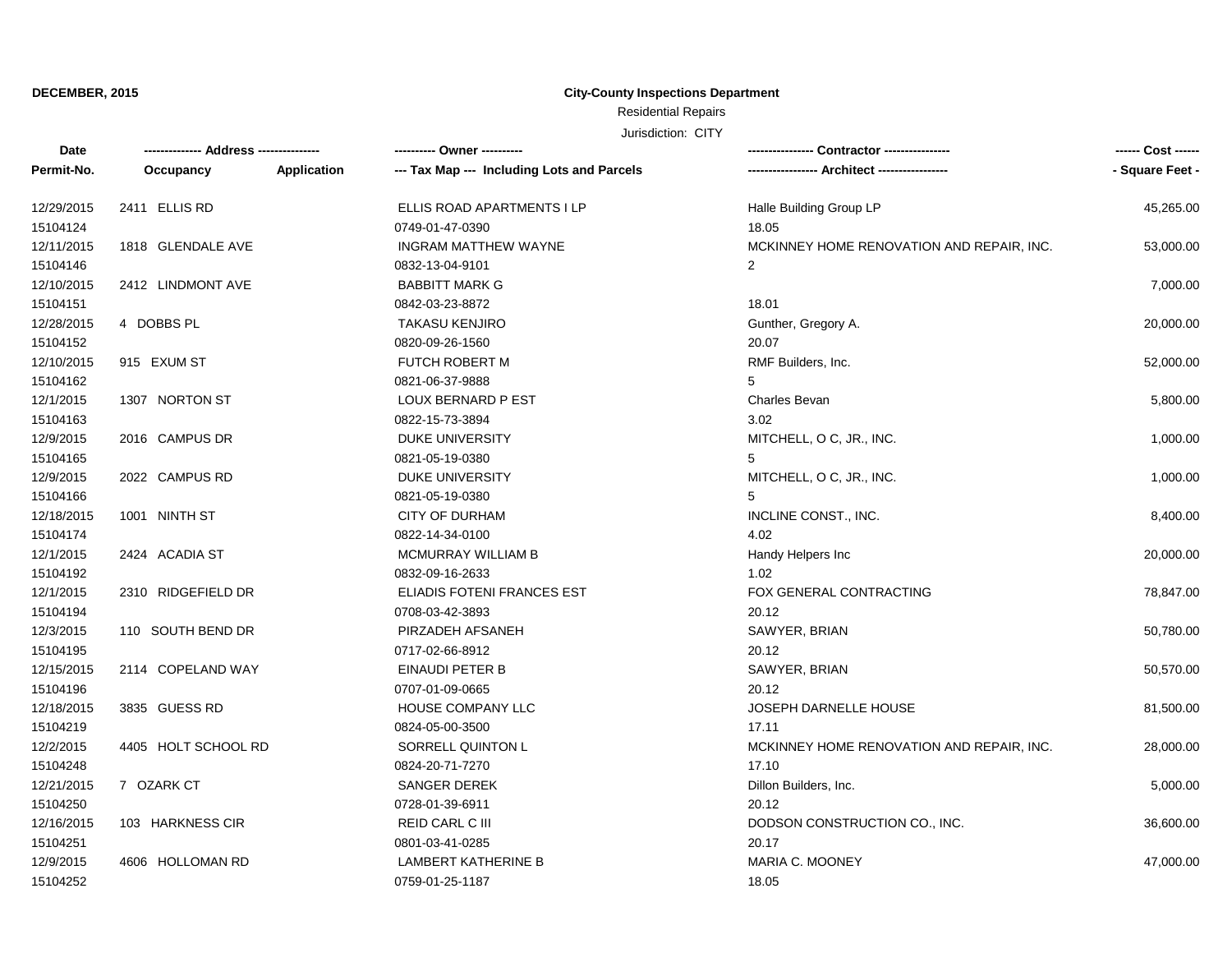## **City-County Inspections Department**

# Residential Repairs

| Date       |                     |             | ---------- Owner ----------                |                                        | ------ Cost ------ |
|------------|---------------------|-------------|--------------------------------------------|----------------------------------------|--------------------|
| Permit-No. | Occupancy           | Application | --- Tax Map --- Including Lots and Parcels |                                        | - Square Feet -    |
| 12/3/2015  | 503 N DRIVER ST     |             | PATTEN AARON                               | REGIONAL WATERPROOFING CO INC          | 16,748.00          |
| 15104281   |                     |             | 0831-11-55-8439                            | 10.01                                  |                    |
| 12/15/2015 | 212 W GEER ST       |             | <b>SHIELDS PATRICK</b>                     | KRICHCO CONSTRUCTION, INC.             | 130,000.00         |
| 15104285   |                     |             | 0832-17-00-4358                            | $\overline{2}$                         |                    |
| 12/3/2015  | 524 PARKVIEW DR     |             | THOMAS-LEPAGE BEVERLY MARINDA              |                                        | 1,200.00           |
| 15104286   |                     |             | 0824-01-26-9449                            | 16.03                                  |                    |
| 12/3/2015  | 1604 MARYLAND AVE   |             | PAYNE ANN S                                | CUSTOM QUALITY CARPENTRY LLC.          | 103,000.00         |
| 15104287   |                     |             | 0822-10-36-1806                            | 4.01                                   |                    |
| 12/4/2015  | 3514 COLE MILL RD   |             | <b>COOK ROBERT S</b>                       | <b>Ryan Miller</b>                     | 4,300.00           |
| 15104297   |                     |             | 0803-02-86-7980                            | 17.07                                  |                    |
| 12/7/2015  | 2251 CRANFORD RD    |             | <b>MATHISON RACHEL C EST</b>               | STORYLINE RENOVATIONS                  | 65,500.00          |
| 15104298   |                     |             | 0811-12-85-8400                            | 6                                      |                    |
| 12/1/2015  | 3927 NORTHAMPTON RD |             | VANN SUSAN COLLINS                         | ATLANTIC FOUNDATION & REPAIR, LLC.     | 15,127.00          |
| 15104301   |                     |             | 0719-01-18-2896                            | 20.08                                  |                    |
| 12/15/2015 | 1224 EAST POINTE DR |             | <b>CLARKE JAMES H</b>                      | BERCON BUILDING COMPANY INCORPORATED   | 59,463.00          |
| 15104303   |                     |             | 0846-03-14-5990                            | 21                                     |                    |
| 12/31/2015 | 416 CONSTITUTION DR |             | <b>GROSS MICHAEL T</b>                     | BIG WOODS REMODELING COMPANY T/A KEVIN | 45,000.00          |
| 15104304   |                     |             | 0802-02-96-6000                            | 17.06                                  |                    |
| 12/10/2015 | 5 BOUGAINVILLEA CT  |             | <b>BOSTICK RICHARD</b>                     | <b>GARUDA CUSTOM DECKS</b>             | 4,400.00           |
| 15104308   |                     |             | 0729-03-14-4431                            | 20.11                                  |                    |
| 12/10/2015 | 1 TARTAN CT         |             | <b>FRANK MARIAN M</b>                      | <b>GARUDA CUSTOM DECKS</b>             | 12,900.00          |
| 15104309   |                     |             | 0823-10-25-5574                            | 17.05                                  |                    |
| 12/9/2015  | 1109 FERN ST        |             | <b>WATKINS CLAUDE E</b>                    | Little Man Repairs LLC                 | 29,800.00          |
| 15104311   |                     |             | 0831-07-57-2646                            | 9                                      |                    |
| 12/23/2015 | 2203 CHASE ST       |             | <b>COHEN JOSHUA P</b>                      | <b>CUSTOM QUALITY CARPENTRY LLC.</b>   | 113,500.00         |
| 15104315   |                     |             | 0820-07-59-2407                            | $\overline{7}$                         |                    |
| 12/9/2015  | 6 COBBLE GLEN CT    |             | YOUNG SUZANNE U                            | Structurally Speaking, LLC             | 26,250.00          |
| 15104318   |                     |             | 0729-03-24-1096                            | 20.11                                  |                    |
| 12/30/2015 | 2650 LAWNDALE AVE   |             | ROBERGE NICOLE F                           | Triangle Landscaping & Construction    | 12,000.00          |
| 15104321   |                     |             | 0822-13-04-3447                            | 4.02                                   |                    |
| 12/30/2015 | 4501 ALDERBROOK LN  |             | KING KATHERINE A REVOCABLE                 | KINGSFORD HOME IMPROVEMENT             | 8,807.00           |
| 15104324   |                     |             | 0729-01-07-5291                            | 20.11                                  |                    |
| 12/28/2015 | 1707 COLLIER RD     |             | <b>CRAIG CARL J</b>                        | Luxury Bath                            | 22,000.00          |
| 15104332   |                     |             | 0830-14-44-3034                            | 20.09                                  |                    |
| 12/10/2015 | 915 CHALMERS ST     |             | <b>BROWN MELBA CLAYETTE</b>                | PEGASUS LAND CO., LLC                  | 56,000.00          |
| 15104333   |                     |             | 0830-09-05-7123                            | 20.09                                  |                    |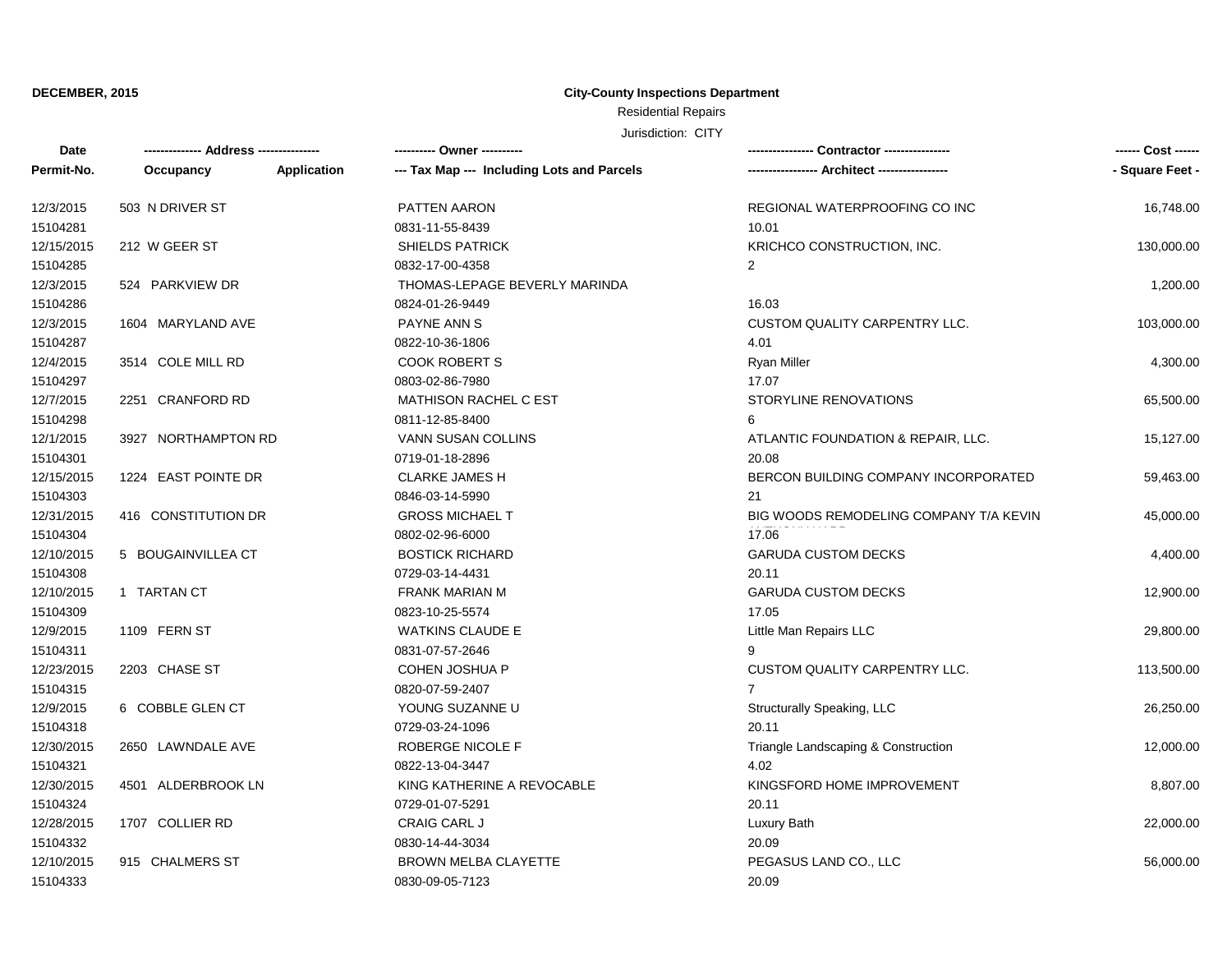## **City-County Inspections Department**

Residential Repairs

| Date       | -------------- Address --------------- |             | ---------- Owner ----------                |                                               | ------ Cost ------ |
|------------|----------------------------------------|-------------|--------------------------------------------|-----------------------------------------------|--------------------|
| Permit-No. | Occupancy                              | Application | --- Tax Map --- Including Lots and Parcels |                                               | - Square Feet -    |
| 12/9/2015  | 3007 GUESS RD                          |             | PENNY RICHARD P                            | Tak Keung Mak & Thuyen Le Bang                | 13,600.00          |
| 15104334   |                                        |             | 0823-17-01-8206                            | 17.05                                         |                    |
| 12/15/2015 | 3112 SPRUNT AVE                        |             | <b>SHAFFER LOUIS R</b>                     | Jolley Builders LLC, Steve                    | 74,000.00          |
| 15104337   |                                        |             | 0812-11-67-9141                            | 4.01                                          |                    |
| 12/9/2015  | 4201 CHAMPAIGN DR                      |             | <b>TIMMINS ANN REEDER</b>                  | <b>RICKY ROBINSON</b>                         | 68,500.00          |
| 15104338   |                                        |             | 0709-02-99-9042                            | 20.08                                         |                    |
| 12/11/2015 | 611 N ELIZABETH ST                     |             | OWLEY JOHN                                 | Thayer Custom Homes & Remodeling - T/A I.N.K. | 1,000.00           |
| 15104351   |                                        |             | 0831-05-28-2255                            |                                               |                    |
| 12/15/2015 | 2742 OLD SUGAR RD                      |             | <b>STOKES LUCY G</b>                       | TRIANGLE GREEN BUILD                          | 12,500.00          |
| 15104352   |                                        |             | 0810-12-75-8699                            | 20.07                                         |                    |
| 12/15/2015 | 215 CRISP RD                           |             | MERITAGE HOMES OF THE                      | LEVEL CONSTRUCTION INC                        | 4,650.00           |
| 15104353   |                                        |             | 0717-04-71-2782                            | 20.12                                         |                    |
| 12/4/2015  | 121 OAKMONT AVE                        |             | BROWN ROGER R TRUSTEE                      | FS, LLC                                       | 11,000.00          |
| 15104355   |                                        |             | 0739-01-48-0630                            | 20.10                                         |                    |
| 12/4/2015  | 4815 GARRETT RD                        |             | KHANANI ABDULGHANI A                       | POWER LIFT FOUNDATION REPAIR - T/A BOLIN      | 5,000.00           |
| 15104359   |                                        |             | 0800-04-81-7871                            | 20.16                                         |                    |
| 12/23/2015 | 2437 TRYON RD                          |             | <b>SPITZER CRAIG</b>                       | <b>CREATIVE OF GREENSBORO</b>                 | 21,000.00          |
| 15104365   |                                        |             | 0811-13-03-5077                            | 20.17                                         |                    |
| 12/21/2015 | 803 VICKERS AVE                        |             | <b>PYNE MILO</b>                           | KOUNTRY BOYS HOUSE MOVING                     | 500.00             |
| 15104382   |                                        |             | 0821-11-66-1670                            | $\overline{7}$                                |                    |
| 12/16/2015 | 1007 ENGLEWOOD AVE                     |             | <b>LANDFRIED MEGAN</b>                     | Hershberger, Todd Brindley                    | 52,500.00          |
| 15104385   |                                        |             | 0822-15-64-9225                            | 3.02                                          |                    |
| 12/21/2015 | 807 VICKERS AVE                        |             | <b>PYNE MILO</b>                           | KOUNTRY BOYS HOUSE MOVING                     | 500.00             |
| 15104387   |                                        |             | 0821-11-66-1583                            | $\overline{7}$                                |                    |
| 12/8/2015  | 212 W TRINITY AVE                      |             | BRASHER-CUNNINGHAM VIRGINIA R              | FS, LLC                                       | 2,900.00           |
| 15104398   |                                        |             | 0832-17-01-4053                            | $\overline{2}$                                |                    |
| 12/15/2015 | 84 BEVERLY DR                          |             | MCGINNIS MICHAEL J                         | CRABTREE, GAIL                                | 28,000.00          |
| 15104399   |                                        |             | 0821-19-60-8778                            | $\overline{7}$                                |                    |
| 12/10/2015 | 125 WOODRIDGE DR                       |             | DAVEY FRANCIS MICHAEL                      | FS, LLC                                       | 1,600.00           |
| 15104405   |                                        |             | 0820-05-18-4949                            | 6                                             |                    |
| 12/15/2015 | 2504 W WOODROW ST                      |             | HANKS JOHN B N                             | Taylor Brothers Construction, LLC             | 31,286.25          |
| 15104406   |                                        |             | 0812-12-95-4835                            | 4.01                                          |                    |
| 12/15/2015 | 1908 PIPERWOOD CT                      |             | HOWARD CANDACE B                           | <b>Faulkner Construction</b>                  | 17,000.00          |
| 15104408   |                                        |             | 0727-04-74-7176                            | 20.13                                         |                    |
| 12/10/2015 | 219 W TRINITY AVE                      |             | <b>HAMAK KEVIN RAY</b>                     | <b>Advanced Structural Repair</b>             | 26,105.00          |
| 15104410   |                                        |             | 0832-17-00-2822                            | $\overline{2}$                                |                    |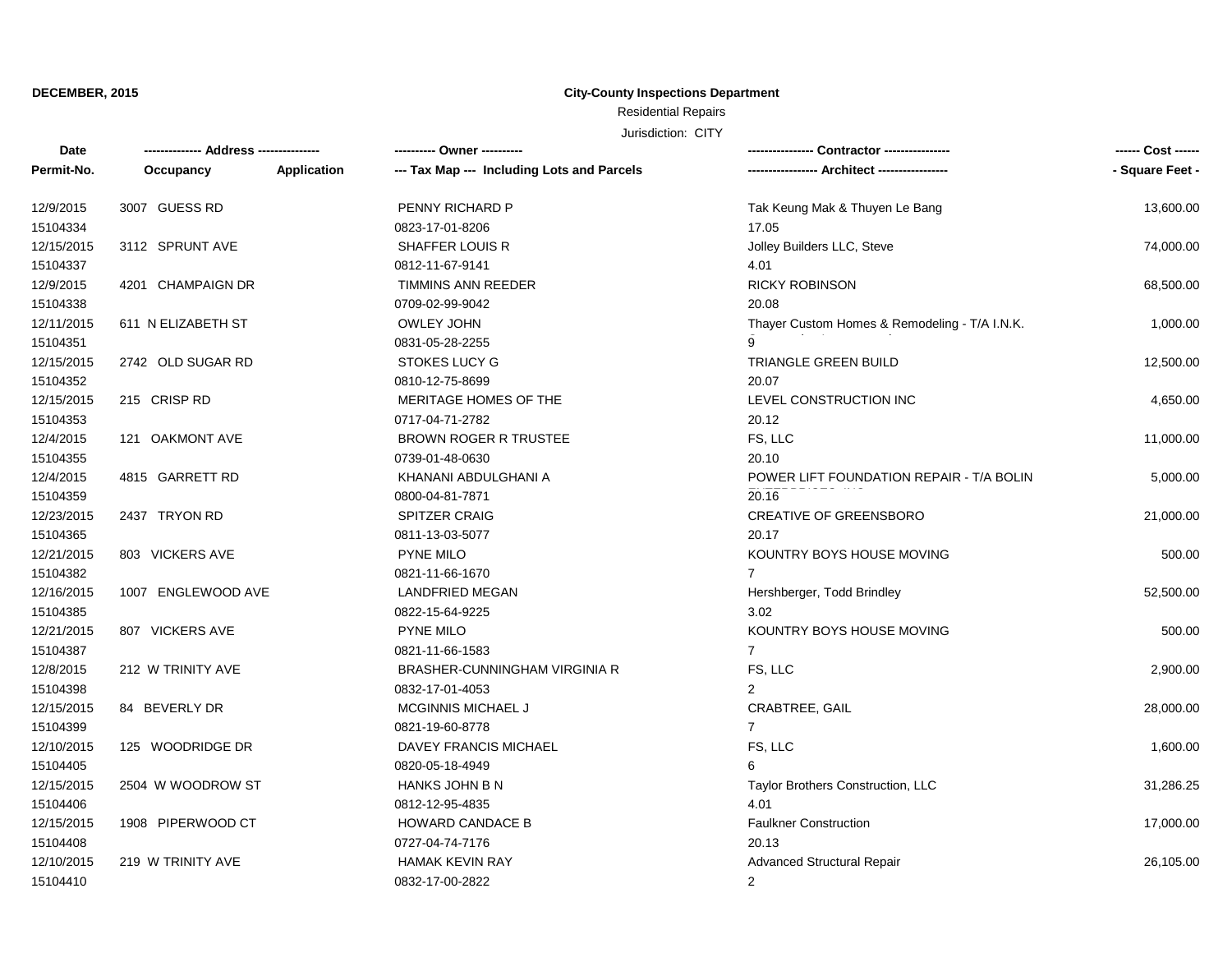## **City-County Inspections Department**

# Residential Repairs

| Date       |                      |             | ---------- Owner ----------                | --- Contractor ----------------           | ------ Cost ------ |
|------------|----------------------|-------------|--------------------------------------------|-------------------------------------------|--------------------|
| Permit-No. | Occupancy            | Application | --- Tax Map --- Including Lots and Parcels |                                           | - Square Feet -    |
| 12/10/2015 | 4903 CENTERWAY DR    |             | THOMAS JOHN E JR                           | THAI HUNG TRAN                            | 8,000.00           |
| 15104418   |                      |             | 0801-03-33-1981                            | 20.17                                     |                    |
| 12/16/2015 | 201 S JOYLAND ST     |             | <b>JAIMIE LUIS</b>                         |                                           | 1,000.00           |
| 15104423   |                      |             | 0841-14-24-9499                            | 18.02                                     |                    |
| 12/15/2015 | 1603 BIVINS ST       |             | KINGON GENNA L A                           | POE, CLARK CONST. CO.                     | 36,000.00          |
| 15104425   |                      |             | 0821-14-33-2245                            | 6                                         |                    |
| 12/30/2015 | 3001 CAMERON BLVD    |             | WASHINGTON DUKE INN LLC                    | INTEGRITY SERVICES GROUP LLC.             | 39,211.00          |
| 15104430   |                      |             | 0811-11-56-5632                            | 6                                         |                    |
| 12/30/2015 | 3001 CAMERON BLVD    |             | WASHINGTON DUKE INN LLC                    | INTEGRITY SERVICES GROUP LLC.             | 150,309.00         |
| 15104431   |                      |             | 0811-11-56-5632                            | 6                                         |                    |
| 12/15/2015 | 407 WATTS ST         |             | <b>SCHMALBECK RICHARD</b>                  | <b>SPACE BUILDERS</b>                     | 4,500.00           |
| 15104433   |                      |             | 0822-19-60-1767                            | 3.02                                      |                    |
| 12/15/2015 | 215 MALLARD ST       |             | <b>QUBIC LLC</b>                           | Qubic, LLC                                | 1,000.00           |
| 15104434   |                      |             | 0831-05-18-0240                            | 8.02                                      |                    |
| 12/15/2015 | 1718 ROSETTA DR      |             | <b>FASTTRACK LLC</b>                       | Qubic, LLC                                | 1,000.00           |
| 15104435   |                      |             | 0832-18-20-8918                            | 2                                         |                    |
| 12/16/2015 | 3407 WEATHERBY DR    |             | APPAH DANIEL Q                             | ALLIED MANAGEMENT GROUP, LLC              | 76,557.00          |
| 15104437   |                      |             | 0851-03-04-1906                            | 18.04                                     |                    |
| 12/21/2015 | 2704 FAYETTEVILLE ST |             | <b>THOMAS MCKINLEY</b>                     | Rebuilding Together of the Triangle       | 10,000.00          |
| 15104438   |                      |             | 0820-12-86-0752                            | 13.04                                     |                    |
| 12/21/2015 | 2510 PERKINS RD      |             | <b>CONDON STACY NOEL</b>                   | Kimmell Remodeling & Restoration, LLC     | 166,756.78         |
| 15104441   |                      |             | 0811-16-84-8759                            | 6                                         |                    |
| 12/21/2015 | 206 BRANDERMILL DR   |             | YOUNG GRACE A                              | CRABTREE, GAIL                            | 6,000.00           |
| 15104453   |                      |             | 0729-03-23-3712                            | 20.11                                     |                    |
| 12/15/2015 | 5 SAN MARCOS AVE     |             | JENNINGS JOCELYN M                         | STONEWALL STRUCTURAL REPAIRS, LLC.        | 4,000.00           |
| 15104454   |                      |             | 0850-03-33-7015                            | 18.05                                     |                    |
| 12/15/2015 | 1408 ROSEDALE AVE    |             | LYNCH JANE L                               | STONEWALL STRUCTURAL REPAIRS, LLC.        | 17,580.00          |
| 15104455   |                      |             | 0821-14-23-8018                            | 6                                         |                    |
| 12/21/2015 | 2413 CHAPIN ST       |             | CENTER INVESTMENT CORPPORATION             | Renovision Properties, LLC                | 68,300.00          |
| 15104462   |                      |             | 0820-12-97-6059                            | 13.03                                     |                    |
| 12/22/2015 | 711 N HYDE PARK AVE  |             | KARIUKI HELLEN NJOMO KAGWANJA              | ABSOLUTE CONSTRUCTION GROUP, LLC.         | 25,000.00          |
| 15104467   |                      |             | 0831-10-46-8542                            | 10.01                                     |                    |
| 12/22/2015 | 4405 HOLT SCHOOL RD  |             | SORRELL QUINTON L                          | MCKINNEY HOME RENOVATION AND REPAIR, INC. | 28,000.00          |
| 15104468   |                      |             | 0824-20-71-7270                            | 17.10                                     |                    |
| 12/22/2015 | 10 CORTONA DR        |             | KINSELLA WILLIAM H III                     | Southern Distinctive Homes, LLC           | 74,775.00          |
| 15104469   |                      |             | 0709-03-03-9005                            | 20.18                                     |                    |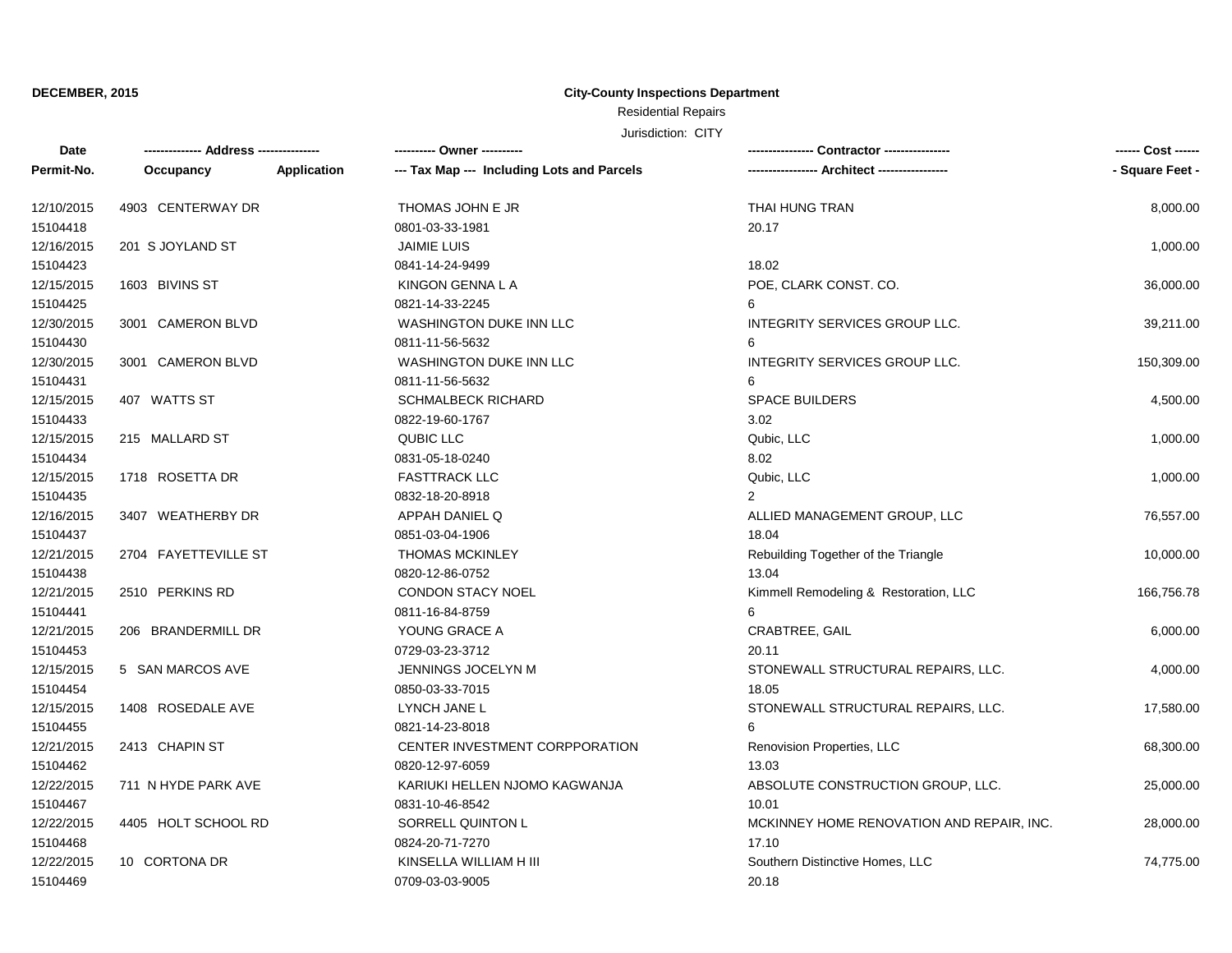## **City-County Inspections Department**

Residential Repairs

| Date       | -------------- Address --------------- |             |                                            |                                                       | ------ Cost ------ |
|------------|----------------------------------------|-------------|--------------------------------------------|-------------------------------------------------------|--------------------|
| Permit-No. | Occupancy                              | Application | --- Tax Map --- Including Lots and Parcels |                                                       | - Square Feet -    |
| 12/29/2015 | 1508 PINECREST RD                      |             | <b>DUKE UNIVERSITY</b>                     | MITCHELL, O C, JR., INC.                              | 1,916,428.00       |
| 15104487   |                                        |             | 0811-16-45-5374                            | 6                                                     |                    |
| 12/28/2015 | 4614 MYRA GLEN PL                      |             | <b>BARMACH STEVEN J</b>                    | The Bath Remodeling Center                            | 26,525.00          |
| 15104495   |                                        |             | 0709-03-14-6229                            | 20.18                                                 |                    |
| 12/28/2015 | 2 ALYEA CT                             |             | SMITH EDWARD F                             | You Name It Services LLC                              | 2,000.00           |
| 15104506   |                                        |             | 0850-04-52-9411                            | 18.05                                                 |                    |
| 12/23/2015 | 3615 WESTOVER RD                       |             | <b>CLARKE RICHARD JOHN</b>                 |                                                       | 46,700.00          |
| 15104510   |                                        |             | 0810-17-21-4324                            | 20.08                                                 |                    |
| 12/22/2015 | 1019 LAREDO LN                         |             | MREC LEVEL BRIGHTLEAF SPRING               | Level Carolina Homes, LLC                             | 10,000.00          |
| 15104523   |                                        |             | 0850-04-62-9227                            | 18.05                                                 |                    |
| 12/28/2015 | 2109 CONCORD ST                        |             | JUSTICE EVA VANESSA                        | Done Right the First Time Contractors - Troy Anthony  | 22,000.00          |
| 15104525   |                                        |             | 0820-08-89-8023                            | 13.03                                                 |                    |
| 12/22/2015 | 4000 MERIWETHER DR                     |             | <b>CLARK ERIC W</b>                        | Servpro of North Raleigh, Wake Forest & Servpro of N. | 47,258.19          |
| 15104527   |                                        |             | 0833-14-24-5333                            | 17.09                                                 |                    |
| 12/21/2015 | 1209 DAWKINS ST                        |             | ALEXANDER & ASSOCIATES INC                 | Alexander & Assoc. Inc.                               | 1,000.00           |
| 15104530   |                                        |             | 0821-20-92-7403                            | 13.01                                                 |                    |
| 12/21/2015 | 6 COGGINS MINE CT                      |             | SOPKO SHIRLEY S                            | FS, LLC                                               | 3,200.00           |
| 15104531   |                                        |             | 0709-03-11-0948                            | 20.18                                                 |                    |
| 12/21/2015 | 205 E MAYNARD AVE                      |             | DANE ONE LIMITED LIABILITY CO              | FS, LLC                                               | 11,900.00          |
| 15104532   |                                        |             | 0832-05-28-3783                            | 1.01                                                  |                    |
| 12/21/2015 | 1107 W LAKEWOOD AVE                    |             | NEUSTEDTER DAN M                           | FS, LLC                                               | 4,200.00           |
| 15104536   |                                        |             | 0821-14-44-4098                            | $\overline{7}$                                        |                    |
| 12/21/2015 | 3903 ST MARKS RD                       |             | SCHMALZER LYNN                             | FS, LLC                                               | 12,250.00          |
| 15104537   |                                        |             | 0719-01-29-1187                            | 20.08                                                 |                    |
| 12/28/2015 | 2807 HILLSBOROUGH RD                   |             | <b>AKRON PROPERTIES</b>                    | EARTH REFORMERS, INC.                                 | 10,000.00          |
| 15104565   |                                        |             | 0812-13-93-9713                            | 4.02                                                  |                    |
| 12/22/2015 | 1506 N DUKE ST                         |             | RICH MARTHA V                              | FOX GENERAL CONTRACTING                               | 12,295.00          |
| 15104568   |                                        |             | 0822-16-84-0426                            | 3.02                                                  |                    |
| 12/31/2015 | 808 DULUTH ST                          |             | SHANNON JOYCE K TRUSTEE                    | 3 Brothers Building LLC                               | 8,000.00           |
| 15104575   |                                        |             | 0803-04-94-6288                            | 17.07                                                 |                    |
| 12/31/2015 | 923 VIRGIE ST                          |             | EVANS SEAN A                               | PARKER, DAVID R.                                      | 275,500.00         |
| 15104576   |                                        |             | 0822-13-23-2864                            | 4.02                                                  |                    |
| 12/31/2015 | 2809 HILLSBOROUGH RD                   |             | <b>AKRON PROPERTIES</b>                    | EARTH REFORMERS, INC.                                 | 500.00             |
| 15104588   |                                        |             | 0812-16-93-8777                            | 4.02                                                  |                    |
| 12/10/2015 | 1929 WARD ST                           |             | KHERA HARPREET K                           |                                                       | 56,000.00          |
| 1513371    |                                        |             | 0821-17-12-1208                            | 6                                                     |                    |